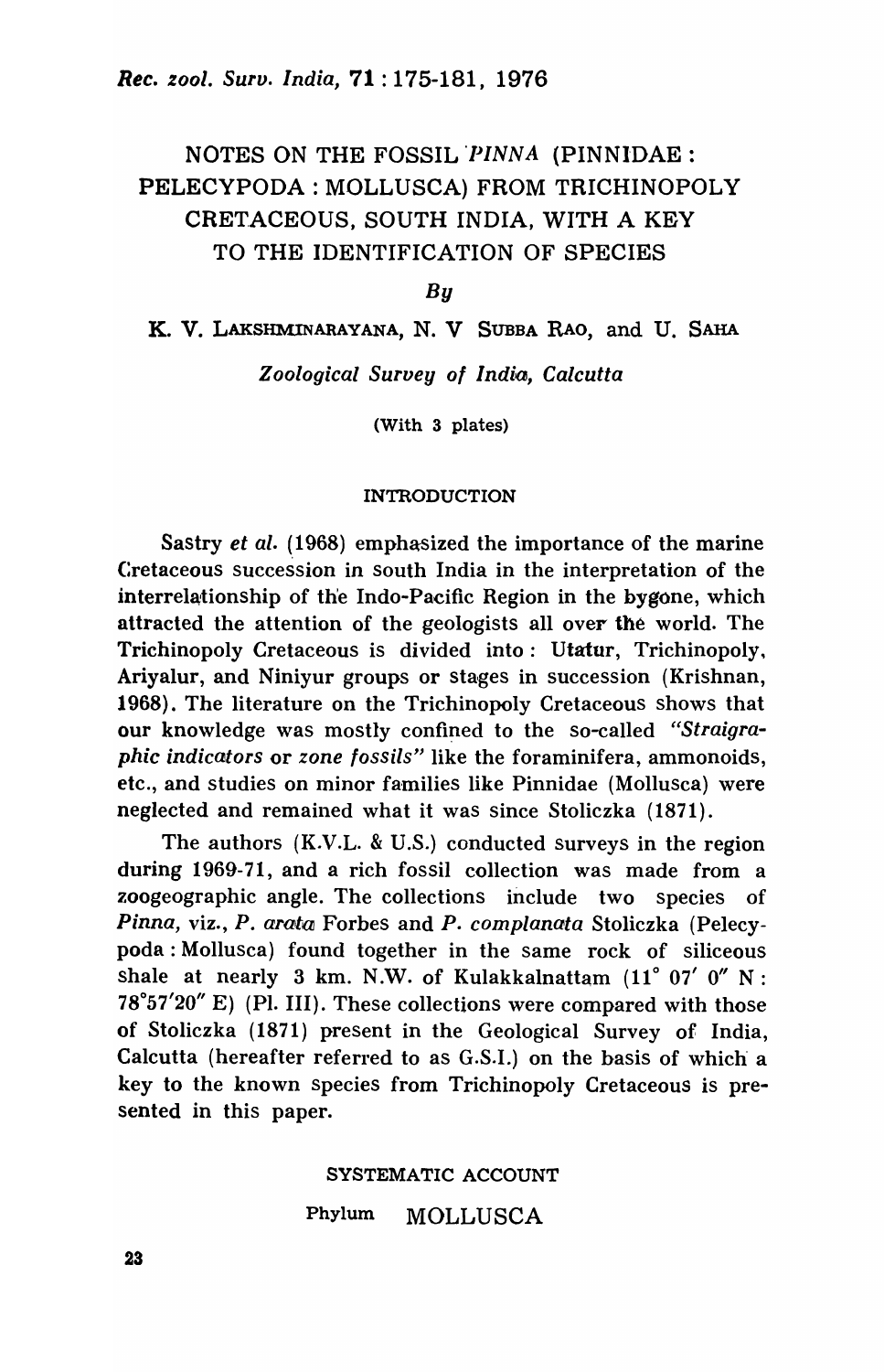Class PELECYPODA Subclass LAMELLIBRANCHIA Order ANISOMYARIA Family PINNIDAE Genus Pinna Linnaeus

1758. Pinna Linnaeus, Syst. Nat. ed. 10: 707.

The genus *Pinna* apparently dates back to Carboniferous (Cox, 1940) and is characterized as follows:

Shell equi-or sub-equivalve, nearly triangular; outer layer of calcite and inner layer of aragonite; anterior end pointed; symmetrical or asymmetrical; gaping posteriorly; hinge straight, edentulus ; ligament linear, long, placed in a groove; adductor scars unequal, anterior small and near the umbo, posterior large, subcentral, rotundate or ovate; pallial line entire.

Pascoe (1959) following Stoliczka (1871) and Warth (1895) listed the following species from Trichinopoly Cretaceous:

| Group            | <b>Species</b>                               | Locality                                                           |
|------------------|----------------------------------------------|--------------------------------------------------------------------|
| <b>Utaturs</b>   | 1. P. laticostata Stol.                      | Kumarapalaiyam<br>[Comarapaliam]; Uttathur<br>[Utatur].            |
|                  | 2. P. intumescens Stol. Odhiam [Odium]       |                                                                    |
| Trichinopoly     | 1. P. complanata Stol. Kulathoor [Kolattur], | Anaipadi [Anaippadi], &<br>Alundalippur<br>[Alundanapooram ?].     |
|                  | 2. P. arata Forbes                           | Anaipadi [Anaippadi],<br>Saradamangalam & Kulathoor<br>[Kolattur]. |
| <b>Ariyalurs</b> | 1. P. arata Forbes                           | Valudavur beds of<br>Pondicherry.                                  |
|                  | 2. P. laticostata Stol.                      | -do-                                                               |

Stoliczka (1871) provided the reproduction of the original figure of *P. consobrina* d'Orbigny, which according to that author, apparently resembled P. complanata, and the type was not available at the Paris Museum to give a final say as to its identity. In the absence of either the type or topo-type material, it is felt desirable not to include it in the present discussion.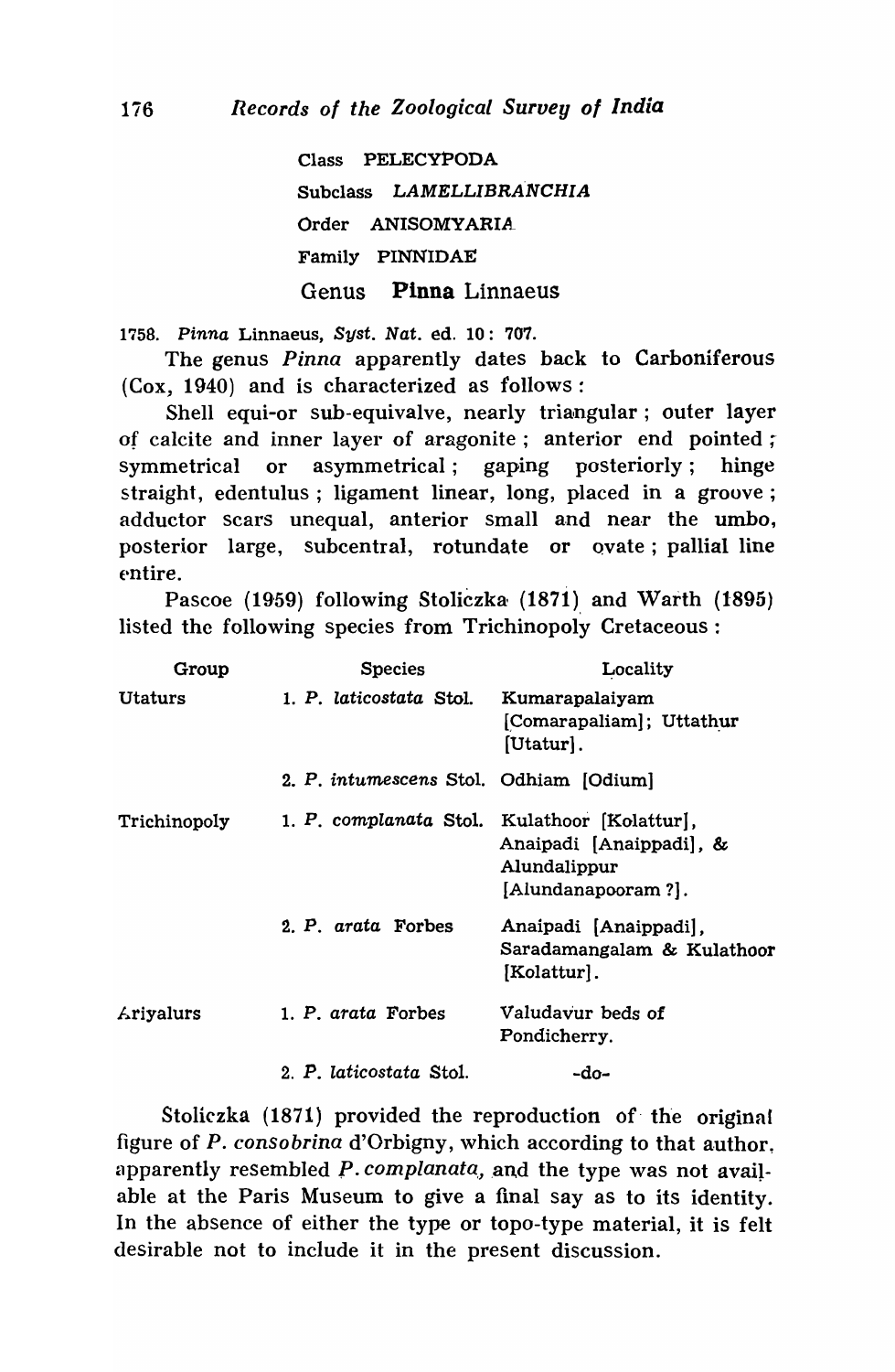The type collection in G.S.I., includes a specimen labelled *"P.iatisuicata* Sto1., Loc. Comarapoliam, Ariyalur Group, pl. XXVI, 4, 4a" (G.S.I. Type No. 1267). Stoliczka *(op. cit.)*  figured this specimen, but did not describe it in the text; and the index relates to the page and the figure reference to what he described as P. *iaticostata* (p. 385). We consider that this fragment of a specimen labelled as "P. latisulcata Stol.", as P. *laticostata* Stol., and may be a juvenile of the latter species. We have also another reason to come to this conclusion, viz., the author might have thought it apt to name the species as *latisuioota* due to the prominent sulci present on it, but later refrained from doing so, having found that the name is preoccupied by P. *latisulcata* Woodw., which' he cited in the list of known species (p. 385 items 2-24), and therefore, preferred *P:. iaticostam* in lieu of it. He apparently did not correct it in the manuscript. Thus, P. *latisulcata* Stol., is both a *nomen* nudum and a junior homonym and needs to be rejected under Nomenclatural Rules.

### KEY TO THE IDENTIFICATION OF SPECIES

| 1. Median ridge present |  |  |  |  |
|-------------------------|--|--|--|--|
|                         |  |  |  |  |
|                         |  |  |  |  |

- 3. Valves tumid, apex pointed......... *. ..............* P. intumescens Stoliczka Valves not tumid, apex pointed or broad and blunt ........................ 3.
- 3. Valves flattened; median ridge not very prominent; apex sharply pointed; 5-6 distantly placed striae. ............P. complanata Stoliczka Valves not flattened; median ridge very prominent; apex broadly pointed, blunt; 7-9 prominent and 3-5 thin intermediate striae......... P. arata Forbes

The measurements in mm are taken of complete specimens only as follows: Length  $\times$  width at the broadest part  $\times$  thick. ness (gape). The type localities given by Stoliczka (op. *cit.*) are cited in square brackets alongside of their modern equivalents.

## 1. Pinna laticostata Stoliczka

1871. Pinna laticostata Stoliczka, Pal. Indica, (6) 3: 385.

1895. Pinna laticostata: Warth, Rec. yeol. Surv. India, 28 (1): 20.

Shell trigonal, anteriorly tumid; valves convex; no median ridge; 12-24 longitudinal striae with distinct transverse striae.

Material.-Kumarapalaiyam [Comarapalliam ; Comorapoliam; ~G.S.I. Type Nos. 1262, 1263, and 1267) in coarse grey stone and Uttathur [Utatur ; Ootatoor] in light brown lime stone; Ariyalur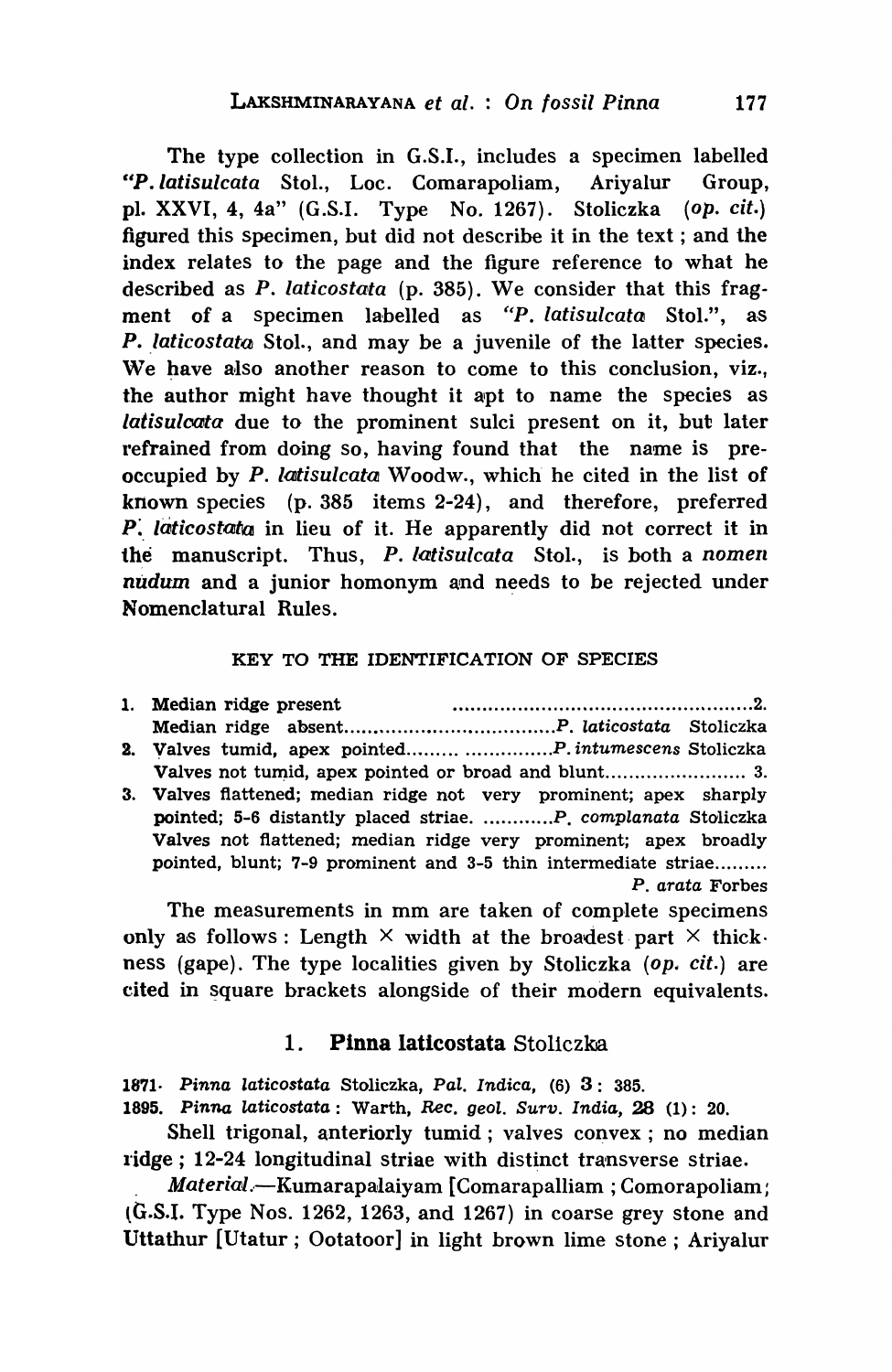group, Upper Cretaceous (No. L  $5/40$ ) labelled as *P. laticostata* Stol., in the Indian Museum show case No. 79.

*Measurements.* $-\times$  95 $\times$ 30 (G.S.I. Type No. 1262) Group.--Utaturs and Ariyalurs

Remarks.-Specimen reported from Uttathur by Stoliczka (op. cit.) is not, however, available in G.S.I. We include under this species, the specimen labelled as *"P.latisulcata* Sto1." (G.S.I. Type No. 1267) for reasons given earlier *(vide* supra). Warth (1895) reported this species from Valudavur [Valudayur] beds of Pondicherry basing on a tentative determination by Kossmat. 1'hus, it appears the species extends stratigraphically from Utaturs to the uppermost part of Ariyalurs. Its occurrence in Trichinopoly beds, however, remains in dark. Pascoe (1959) quoted that it also occurs in Deola Marl of Bagh beds of Narmada Valley (also Cretaceous). It may be recalled that Bagh beds include several fossils of Trichinopoly Cretaceous. Krishnan  $(1968)$  while discussing the faunal affinities of Bagh beds with those of south Indian Cretaceous states that:

"It would appear that the two areas became connected after the Cenomanian by which time India moved off from Madagascar, leaving an open sea-way by Cape Comorin.".

Since the valves show symmetrical nature, it can be inferred that the species might have inhabited steady and shallow waters.

### 2. Pinna intumescens Stoliczka

1871. Pinna intumescens Stoliczka, Pal. Indica, (6) 3: 385.

Shell trigonal; valves inflated; apex pointed; median ridge present, prominent; 6-7 striae.

*Material.·-Odhiam* (G.S.I. Type Nos. 1265 and 1266) in calcareous shale.

*Measurements.* $-95 \times 65 \times 45$  (G.S.I. Type No. 1265);  $195 \times 120 \times 55$  (G.S.I. Type No. 1266).

*Group.-Utaturs.* 

*Remarks.-P. intumescens* is known So far only from Utaturs. The valves show a tendency of asymmetrical growth as in the living P. vexillum Born. The asymmetry or irregular growth of the valves may be due to the regularly shifting sands in which the shell lies anchored or due to strong currents (Winckworth, 1929).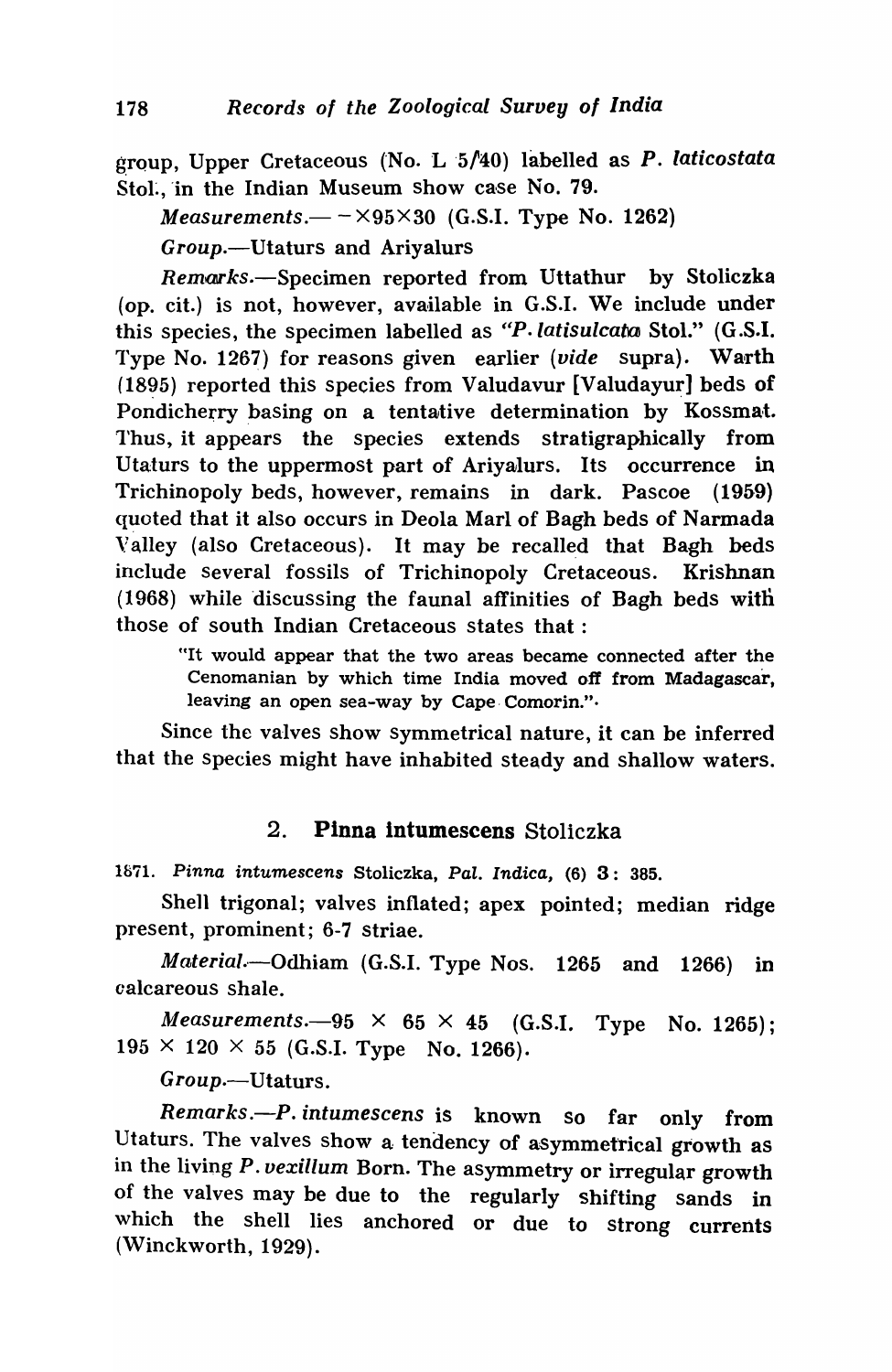### 3. Pinna complanata Stoliczka

### (Pl. III & IVB)

1871. Pinna complanata Stoliczka, Pal. Indica. (6) 3: 384.

Elongately triangular; apex sharply pointed;' valves compressed; median ridge present, but not very prominent; 5-6 slightly prominent striae. distantly placed.

*Material..-Kulath'oor* [Kolattur; Kolotur], (G:S.I. Type No. 1255, a'· fragment) ; Anaipadi [Anaippadi; Anapaudy] (G.S.I. Type No. 1256) in brownish sandstone; Alundalippur [Alundanapooram] (?) ], *Stoliczka* colls. ; Trichinopoly group, Cretaceous (No. L5.42) labelled as *Pinna? complanata* Sto1., in the Indian Museum show case N $\alpha$ . 76; 2 exs., nearly complete, 3 single valves and 2 fragments, c 3 km N.W Kulakkalnattam on the banks of "a rivulet of Marudaiyar R., in siliceous shale (Z.S.I. Calcutta), K. V. *Lakshminarayana* colIs.

*Measurements.* $-150 \times 82 \times 35$  (G.S.I. Type No. 1256); 128-165  $\times$  56-68  $\times$  --14 (Z.S.I. colls.).

Group.—Trichinopoly.

... *Remarks.—P. complanata* was described from Trichinopoly group by Stoliczka  $(Op. cit.)$  in brownish sandstone. His specimens from Alundalippur [Alundanapooram  $(?)$ ] is not available in· G.S.1. The present record by the authors, was from an area 3 km. N.W of Kulakkalnattam on the banks of a rivulet of the River Marudaiyar. Nine examples including three of P. *arata* have been collected in a small rock.

### 4. Pinna arata Forbes

### (Pl. IVA & V)

1846. Pinna arata Forbes, Geol. Trans.,  $(2)$   $7$   $(3)$ : 153. 1871· Pinna arata: Stoliczka, Pal. Indica, (6) 3: 384.

Shell lanceolately triangular; valves not flattened, posteriorly nearly tumid; median ridge very prominent; apex broadly pointed, blunt; 7-9 prominent striae with 3-5 intermediate striae.

*Material* .--Anaipadi [Anaippadi; Anapaudy] (G.S.I. Type No. 1257); S.E. of Kulathoor [Kolattur; Kolotur] (G.S.I. Type No. 1261) and near Anaipadi [Anaippadi; Anapaudy] (G.S.I. Type No. 1268), Stoliczka colls.; 2 exs., 3 km. N.W. of Kulakkalnattam on the banks of a rivulet of Marudaiyar R., in siliceous shale  $(Z.S.I.,)$ Calcutta), 1 ex., with the same data (Southern Regional Station, Z.S'!., Madras), K. V *Lakshminarayana* colIs.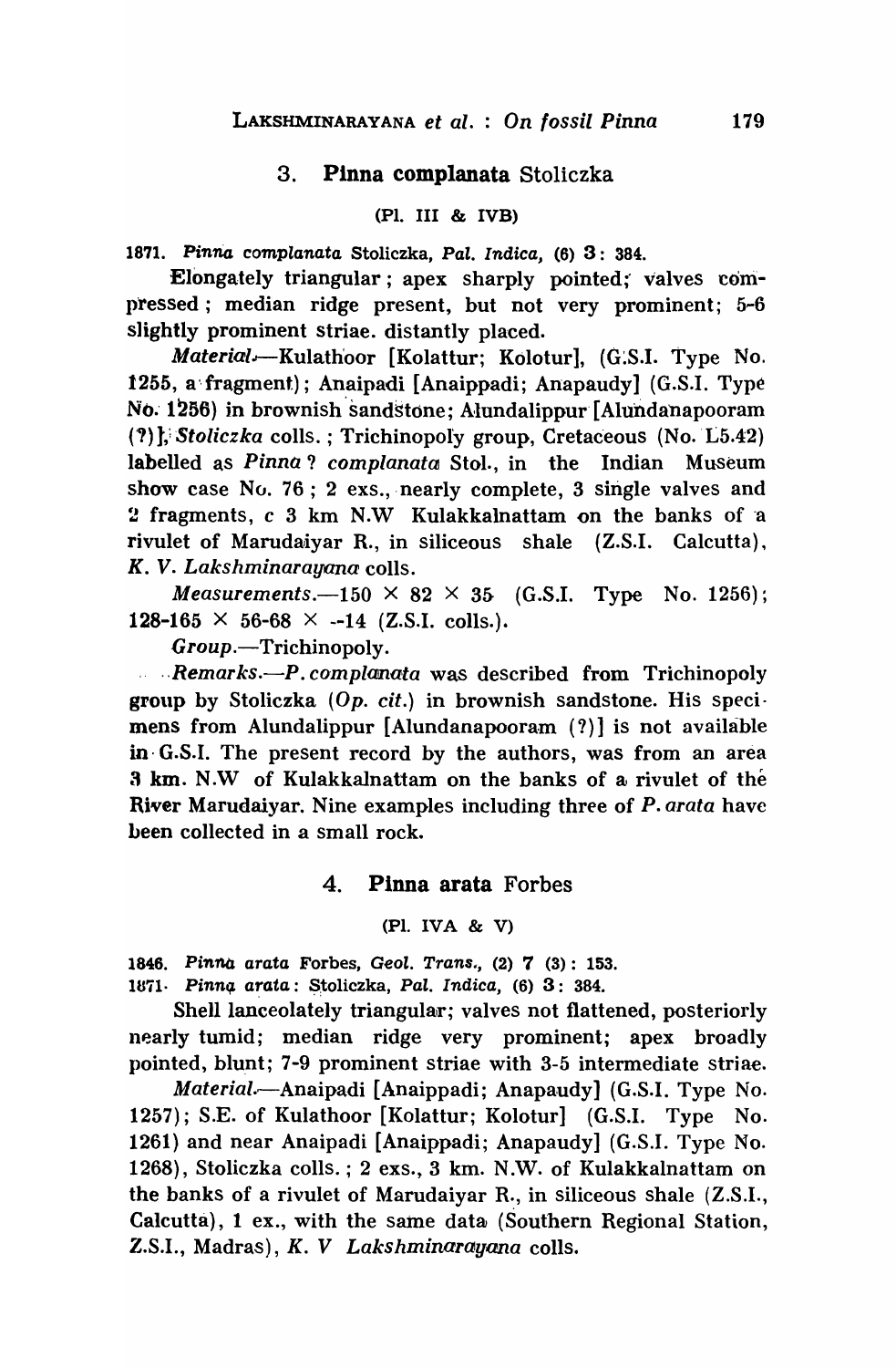*Measurements.* $-150 \times 95 \times 50$  (G.S.I. Type No. 1261);  $143-160 \times 85-97 \times -42$  (Z.S.I.).

Group.-Trichinopoly and Ariyalurs.

*Remarks.-The* species was originally described from Pondicherry (Forbes, 1846). Stiliczka (op. *cit.)* besides the two localities given under material, also reported from Sardamangalam [Serdamangalam] of Trichinopoly group. The material is not, however, available in G.S.I. Pascoe (1959) quoted its occurrence in Valudavur [Valudayur] beds of Ariyalur-outcrop of the Pondicherry. We recorded it in association with  $P$ . complanata (vide supra) in the same rock at 3 km. N.W. of Kulakkalnattam. The occurrence of this species in Valudavur beds, an outcrop of Ariyalur, and the original report of Forbes from Pondicherry suggests the extension of its stratigraphic range from Trichinopoly to Ariyalurs.

### ACKNOWLEDGEMENTS

The authors are grateful to Dr. A. P. Kapur, Director, Drs. S. K. Bhattacharyya and B. K. Tikader, the respective Superintending Zoologists of the Palaeozoology and Higher Invertebrate Division, Zoological Survey of India, for giving us an opportunity to survey the area, facilities and encouragement; to Drs. K. Reddiah and A. Daniel, the successive Officers-incharge, Southern Regional Station, Z.S.I., Madras for several courtesies; to Shri S. Vijayaraghavan, Photographer, S.R.S., Madras, for the excellent photographs. We also thank the Director-General, Geological Survey of India, Calcutta, for permitting us to examine Stoliczka's type collection, Shri D. P. Bahl, Senior Geologist, G.S.I., for analyzing the siliceous shale. We are greatly indebted to Shri M. V. A. Sastry, Director, Palaeontology Division, G.S.I., and Dr. S. Khera, Deputy Director, Z.S.I., for going through th'e manuscript and for vaJuable suggestions, and to Dr. K. S. Sivaswamy, of the National Atlas Organization. Calcutta, for giving the spellings of the modern equivalents of the localities mentioned in the paper.

#### SUMMARY

Two species of *Pinna*, viz., *P. complanata* Stol., and P. arata Forbes were collected near Kulakkalnattam by the